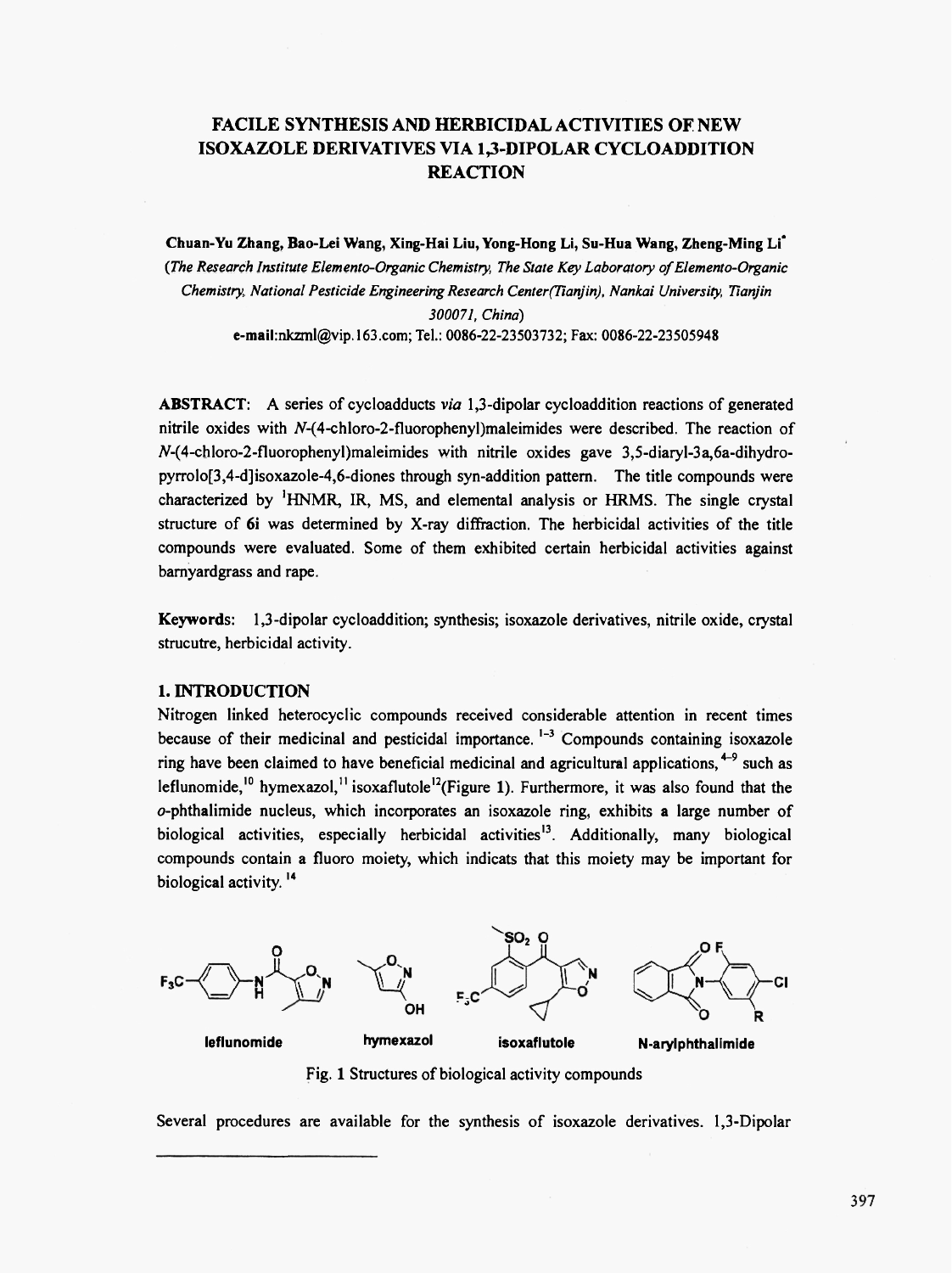cycloaddition are the frequently-used method in synthesis of heterocycles. Reactions of nitrile oxides with alkenes leading to isoxazoles are a long-known and a well-studied area.<sup>15</sup>

In continuation of our research on the synthesis of biologically active heterocycles,  $16-19$  a series of new isoxazole derivatives (Figure 2) were synthesized and their herbicidal activities were tested.

### 2. EXPREMENTAL

### 2.1 Instruments

Melting points were determined using an X-4 apparatus and were uncorrected. Infrared spectra were recorded on a Bruker Equinox55 spectrophotometer as potassium bromide tablets. <sup>1</sup>H NMR spectra were measured on a Bruker AC-P500 instrument (300MHz) or Varian instrument (400MHz) using tetramethylsilane as an internal standard and deuterochloroform as solvent. Mass spectra were recorded on a Thermo Finnigan LCQ Advantage LC/mass detector instrument. HRMS data was obtained on a FTICR-MS instrument (Ionspec 7.0T). Elemental analysis was performed on a Yanaco CHN Corder MF-3 automatic elemental analyser. Crystallographic data of the compound were collected on a Bruker SMART 1000 CCD diffractometer.

#### 2.2 Synthesis of compounds

The route shown in Fig. 2 was used for the synthesis of the title compounds. The yields were not optimized. All the intermediates substituted benzaldehyde oximes were synthesized according to the reference.<sup>20</sup>



R=H, o-Cl, p-Cl, o-Br, p-Br, o-F, p-CH<sub>3</sub>, o-OCH<sub>3</sub>, m-OCH<sub>3</sub>, p-OCH<sub>3</sub>, 3,4-(CH<sub>3</sub>)<sub>2</sub>

#### Fig 2 Synthetic route of compounds 6a-k

 $N-(4\text{-}chloro-2\text{-}fluorophenyl) maleimides (5).<sup>21</sup> Compound 5 was prepared with two step$ method. The first step: to a stirred solution of 2.25g (23mmol) of maleic anhydride in 20ml of acetone was added a solution of 3.34g (23mmol) of 4-chloro-2-fluoroaniline in 20ml of acetone dropwise over a period of 30 min and the stirring was continued for further 2 h. A solid was obtained in 77% yield. The second step: sodium acetate 2.94g (36mmol) and acetic anhydride 3.66g (36mmol) were added successively at room temperature to a stirred solution of a solid which obtained above procedure in acetone (80ml). Upon completion of addition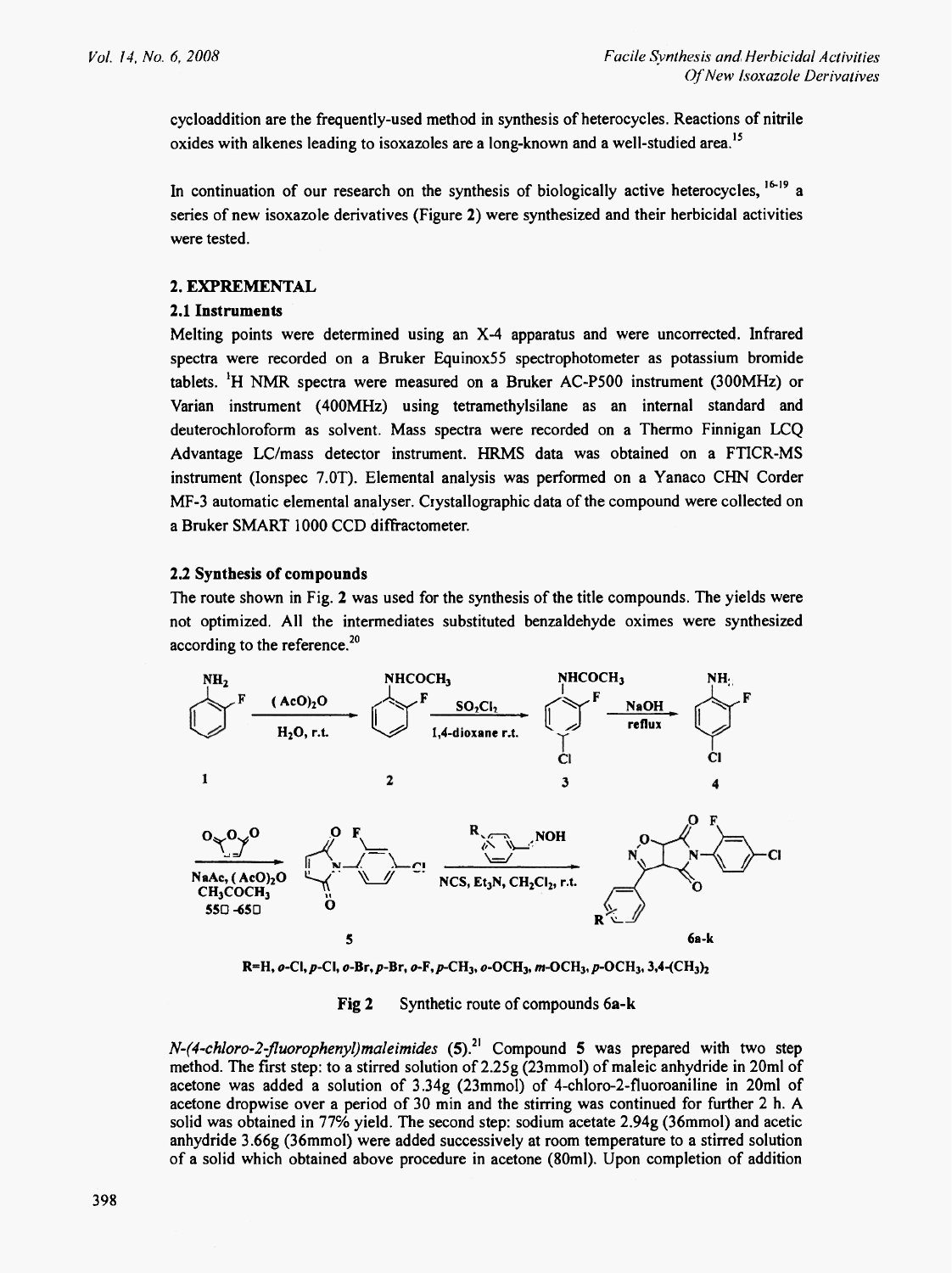the reaction mixture was heated to 55-65 $\Box$  under reflux for 5 h. The reaction mixture was cooled to room temperature and acetone was removed on a rotary evaporator to obtain a solid which washed with water, extracted with dichloromethane, dried over anhydrous sodium sulfate, and the solvent was removed under reduced pressure to give 7.13g of compound 5 (vield 88.4%).

2-fluoroacetaniline (2). To a stirred solution of  $11.1g$  (100mmol) 2-fluoroaniline in 20 ml of water was added 12.3g (120mol) of acetic anhydride. Upon completion of addition the reaction mixture stirred at room temperature for 2 h was filtered to collect a solid. The solid was dried to give 12.1g of compound 2 (yield 78.9%).

4-chloro-2-fluoroacetaniline(3). To a stirred solution of 11g (72mmol) of 2-fluoroacetaniline in 20ml of 1,4-dioxane was slowly added dropwise 11.6g (86mmol) of sulfuryl chloride. Upon completion of addition the reaction mixture stirred at ambient temperature for 24 h. A solid was collected by filtration, washed with water, and dried to give 9.3g of compound 3 (yield 68.9%).

4-chloro-2-fluoroaniline (4).<sup>22</sup> To a stirred solution of 9.3g (53mmol) of compound 3 in 40 ml of ethanol was added dropwise a solution of 4.5g (110mmol) of sodium hydroxide in 15 ml of water. Upon completion of addition the reaction mixture was heated under reflux for 3 h. The reaction mixture was cooled to room temperature and extracted with diethyl ether. The diethyl ether solution was dried (Na<sub>2</sub>SO<sub>4</sub>) and concentrated under reduced pressure to a residual oil. The oil was distilled under reduced pressure to give 6.93g of compound 4  $(b.p.83-85 \square/12mmHg, yield 95.6\%).$ 

5-(4-chloro-2-fluorophenyl)-3-phenyl-3a,6a-dihydro-pyrrolof3,4-d]isoxazole-4,6-dione

 $(6a)^{23-24}$ General procedure: benzaldoxime  $4.56$ mmol $).$  $(0.55g,$  $N-(4$ -chloro-2-fluorophenyl)maleimide (0.85g, 3.8mmol) and N-chloro succinimide (0.53g, 4.0mmol) were taken in dry dichloromethane (15ml) and stirred magnetically at room temperature. To this well stirred reaction mixture was added dry triethylamine (0.58g, 5.7mmol) in dichloromethane (5ml) dropwise over a period of 30min and the stirring was continued for further 24h. Generation of nitrile oxide was indicated by the precipitation of triethylamine hydrochloride salt which was filtered off. The filtrate thus obtained was concentrated and the residue was purified by silica-gel column eluted with ethyl acetate/petroleum ether (volume ratio1:5) to obtain the white product 6a in 39.6% yield. m. p 147-149 $\Box$ ; HNMR (CDCl<sub>3</sub>, 300MHz),  $\delta$ : 5.04 (d, J=9.6Hz, CHCO, 1H), 5.72 (d, J=9.6Hz, OCHCO, 1H), 7.17-7.26 (m, ArH, 3H), 7.47-7.49 (m, ArH, 3H) 8.01 (d, J=9.6Hz, ArH, 2H). MS (ESI), m/z: 343 [M-H]'. FTMS (ESI) [M-H+CH<sub>3</sub>OH]' (C<sub>17</sub>H<sub>10</sub>ClFN<sub>2</sub>O<sub>3</sub>): Calcd 375.0553, Found 375.0559. The other cycloadducts 6b-k were obtained similarly following the above procedure.

5-(4-chloro-2-fluorophenyl)-3-(4-chlorophenyl)-3a,6a-dihydro-pyrrolof3,4-d]isoxazole-4,6-di one (6b). The compound was obtained in 41.2% yield as a white crystal; m. p 154-155 $\Box$ ; <sup>1</sup>HNMR (CDCl<sub>3</sub>, 300MHz),  $\delta$ : 5.53 (d, J=9.3Hz, CHCO, 1H), 5.85 (d, J=9.3Hz, OCHCO, 1H), 7.47-7.48 (m, ArH, 2H), 7.60 (d, J=8.7Hz, ArH, 2H), 7.69 (d, J=9.3Hz, ArH, 1H), 7.95  $(d, J=8.4 Hz, ArH, 2H)$ . MS  $(ESI), m/z$ : 377 [M-H]. FTMS  $(ESI)$  [M-H+CH<sub>3</sub>OH]]  $(C_{17}H_9Cl_2FN_2O_3)$ : Calcd 409.0164, Found 409.0162.

5-(4-chloro-2-fluorophenyl)-3-(2-chlorophenyl)-3a,6a-dihydro-pyrrolof3,4-d]isoxazole-4,6-di one (6c). The compound was obtained in 40.5% yield as a white crystal; m. p 157-159 $\Box$ ; <sup>1</sup>HNMR (CDCl<sub>3</sub>, 400MHz),  $\delta$ : 5.39 (d, J=9.6Hz, CHCO, 1H), 5.74 (d, J=9.6Hz, OCHCO, 1H), 7.16-7.25 (m, ArH, 3H), 7.34-7.38 (m, ArH, 1H), 7.43-7.46 (m, ArH, 1H), 7.51 (d,  $J=7.6$ Hz, ArH, 2H). MS (ESI), m/z: 377 [M-H]. FTMS (ESI) [M-H+CH<sub>3</sub>OH]  $(C_{17}H_0Cl_2FN_2O_3)$ : Calcd 409.0164, Found 409.0162.

3-(4-bromophenyl)-5-(4-chloro-2-fluorophenyl)-3a,6a-dihydro-pyrrolo[3,4-d]isoxazole-4,6-di one (6d). The compound was obtained in 42.3% yield as a white crystal; m. p 120-122 $\Box$ ; <sup>1</sup>HNMR (CDCl<sub>3</sub>, 400MHz),  $\delta$ : 5.38 (d, J=9.6Hz, CHCO, 1H), 5.74 (d, J=9.6Hz, OCHCO, 1H), 7.15-7.25 (m, ArH, 2H), 7.32-7.42 (m, ArH, 4H), 7.69 (d, J=8.0Hz, ArH, 1H). MS (ESI),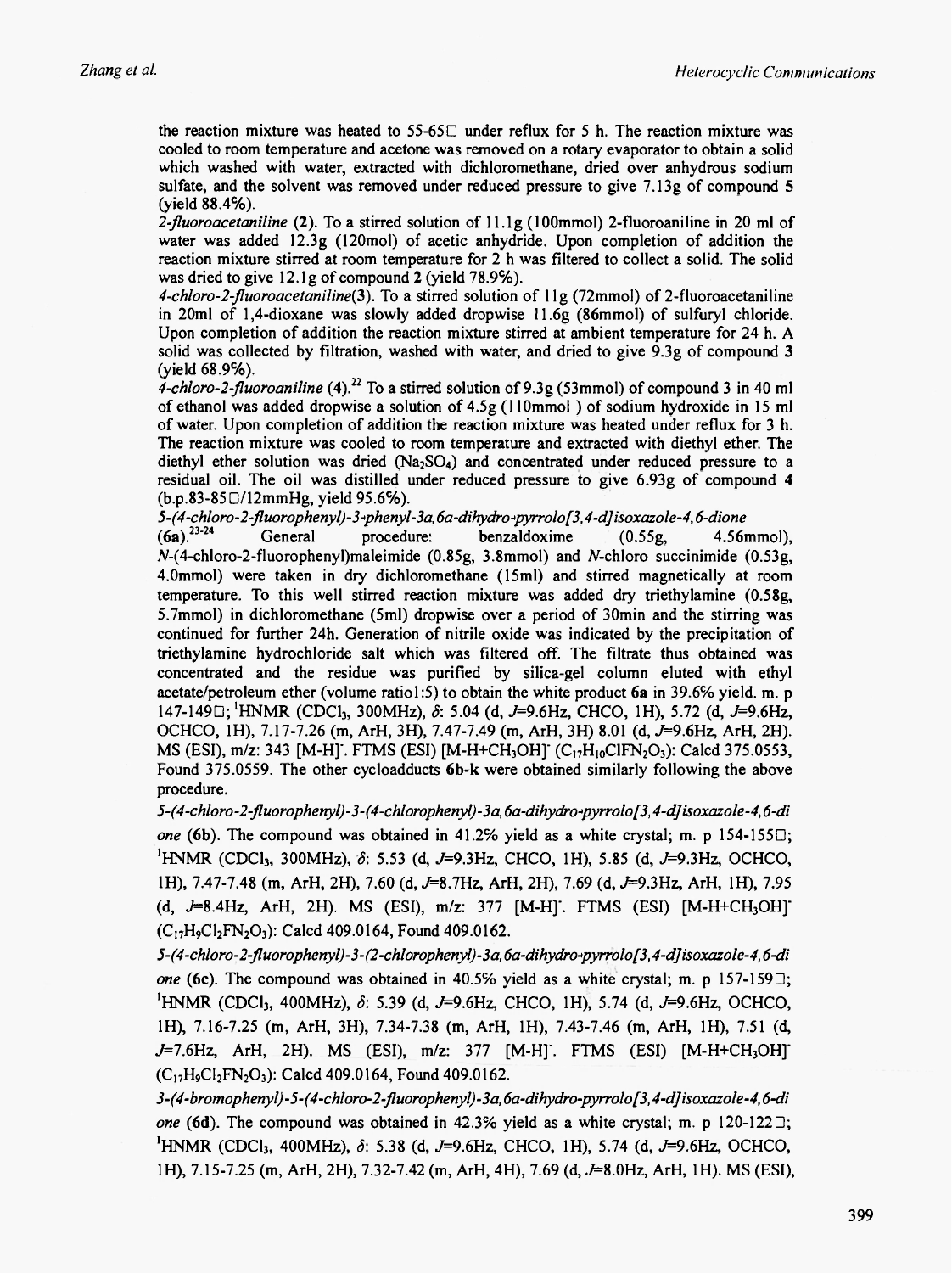m/z: 421 [M-H]. Elemental Anal. (%), Calcd: C, 48.20; H, 2.14; N 6.61; Found: C, 48.26, H, 2.28, N, 6.72.

3-(2-bromophenyl)-5-(4-chloro-2-fluorophenyl)-3a,6a-dihydro-pyrrolof3,4-d]isoxazole-4,6-di one (6e). The compound was obtained in 35.7% yield as a white crystal; m. p 132-134 $\Box$ ; <sup>1</sup>HNMR (CDCl<sub>3</sub>, 300MHz),  $\delta$ : 5.01 (d, J=9.9Hz, CHCO, 1H), 5.74 (d, J=9.9Hz, OCHCO, 1H), 7.20-7.28 (m, ArH, 3H), 7.63 (d, J=8.4Hz, ArH, 2H), 7.91 (d, J=8.4Hz, ArH, 2H). MS (ESI), m/z: 421 [M-H]. Elemental Anal. (%), Calcd: C, 48.20; H, 2.14; N 6.61; Found: C, 47.92, H, 2.26, N, 6.71.

5-(4-chloro-2-fluorophenyl)-3-(2-fluorophenyl)-3a,6a-dihydro-pyrrolo[3,4-d]isoxazole-4,6-di one (6f). The compound was obtained in 34.8% yield as a white crystal; m. p 147-149 $\Box$ ; <sup>1</sup>HNMR (CDCl<sub>3</sub>, 400MHz),  $\delta$ : 5.24 (d, J=8.8Hz, CHCO, 1H), 5.70 (d, J=8.8Hz, OCHCO, 1H), 7.16-7.22 (m, ArH, 5H), 7.47-7.52 (m, ArH, 1H), 7.81-7.85 (m, ArH, 1H). MS (ESI), m/z: 361 [M-H]. FTMS (ESI) [M-H+CH<sub>3</sub>OH] (C<sub>17</sub>H<sub>9</sub>ClF<sub>2</sub>N<sub>2</sub>O<sub>3</sub>): Calcd 393.0459, Found 393.0459.

5-(4-chloro-2-fluorophenyl)-3-(2-methoxyphenyl)-3a,6a-dihydro-pyrrolof3,4-d]isoxazole-4,6dione (6g). The compound was obtained in 45.2% yield as a white crystal; m. p 170-172 $\Box$ ; <sup>1</sup>HNMR (CDCl<sub>3</sub>, 300MHz),  $\delta$ : 3.87 (s, OCH<sub>3</sub>, 3H) 5.39 (d, J=8.7Hz, CHCO, 1H), 5.81 (d, J=8.7Hz, OCHCO, 1H), 7.03 (t,ArH, J=7.5Hz, 1H), 7.19 (d, J=8.4Hz, ArH, 1H), 7.41-7.51 (m, ArH, 4H), 7.69(d, J=9.6Hz, ArH, 1H). MS (ESI), m/z: 373 [M-H]. FTMS (ESI) [M-H+CH<sub>3</sub>OH] (C<sub>18</sub>H<sub>12</sub>ClFN<sub>2</sub>O<sub>4</sub>): Calcd 405.0659, Found 405.0656.

5-(4-chloro-2-fluorophenyl)-3-(4-methoxyphenyl)-3a,6a-dihydro-pyrrolo[3,4-d]isoxazole-4,6dione (6h). The compound was obtained in 48.6% yield as a white crystal; m. p 193-195 $\Box$ ; <sup>1</sup>HNMR (CDCl<sub>3</sub>, 300MHz),  $\delta$ : 3.82 (s, OCH<sub>3</sub>, 3H) 5.46 (d, J=9.0Hz, CHCO, 1H), 5.76 (d, J=9.0 Hz, OCHCO, 1H), 7.07(d, J=8.7Hz, ArH, 2H), 7.43-7.48 (m, ArH, 2H), 7.68-7.71 (m, ArH, 1H), 7.87 (d, J=8.7Hz, ArH ,2H). MS (ESI), m/z: 373 [M-H]'. FTMS (ESI) [M-H+CH<sub>3</sub>OH]' (C<sub>18</sub>H<sub>12</sub>ClFN<sub>2</sub>O<sub>4</sub>): Calcd 405.0659, Found 405.0659.

5-(4-chloro-2-fluorophenyl)-3-(3-methoxyphenyl)-3a.6a-dihydro-pyrrolo[3,4-d]isoxazole-4.6dione (6i). The compound was obtained in 47.5% yield as a white crystal; m. p 140-141 $\Box$ ; <sup>1</sup>HNMR (CDCl<sub>3</sub>, 400MHz),  $\delta$ : 3.85 (s, OCH<sub>3</sub>, 3H) 5.01 (d, J=8.8Hz, CHCO, 1H), 5.71 (d, J=8.8 Hz, OCHCO, 1H), 7.02-7.05(m, ArH, 1H), 7.16-7.25 (m, ArH, 3H), 7.35-7.39 (m, ArH, 1H), 7.55-7.59 (m, ArH ,2H) MS (ESI), m/z: 373 [M-H] FTMS (ESI) [M-H+CH<sub>3</sub>OH] (C<sub>18</sub>H<sub>12</sub>ClFN<sub>2</sub>O<sub>4</sub>): Calcd 405.0659, Found 405.0657.

5-(4-chloro-2-fluorophenyl)-3-p-tolyl-3a,6a-dihydro-pyrrolof3,4-dJisoxazole-4,6-dione (6j). The compound was obtained in 41.3% yield as a white crystal; m. p 79-81 $\Box$ ; HNMR (CDCl<sub>3</sub>, 400MHz), δ: 2.39 (s, ArCH<sub>3</sub>, 3H), 5.01 (d, J=9.6Hz, CHCO, 1H), 5.69 (d, J=9.6Hz, OCHCO, 1H), 7.23-7.25(m, ArH, 3H), 7.26-7.28 (m, ArH, 2H), 7.89 (d, J=8.4Hz, ArH, 2H). MS (ESI), m/z: 357 [M-H]. Elemental Anal. (%), Calcd: C, 60.26; H, 3.37; N 7.81; Found: 59.98; H, 3.57; N, 7.56.

5-(4-chloro-2-fluorophenyl)-3-(3,4-dimethylphenyl)-3a,6a-dihydro-pyrrolo[3,4-d]isoxazole-4, 6-dione (6k). The compound was obtained in 35.2% yield as a white crystal; m. p 72-74 $\Box$ ; <sup>1</sup>HNMR (CDCl<sub>3</sub>, 300MHz),  $\delta$ : 2.24 (s, ArCH<sub>3</sub>, 6H), 4.93 (d, J=9.9Hz, CHCO, 1H), 5.61 (d, J=9.9Hz, OCHCO, 1H), 7.14-7.17(m, ArH, 4H), 7.64-7.71 (m, ArH, 3H). MS (ESI), m/z: 371 [M-H]'. FTMS (ESI) [M-H+CH<sub>3</sub>OH]' (C<sub>19</sub>H<sub>14</sub>ClFN<sub>2</sub>O<sub>3</sub>): Calcd 403.0866, Found 403.0867.

y.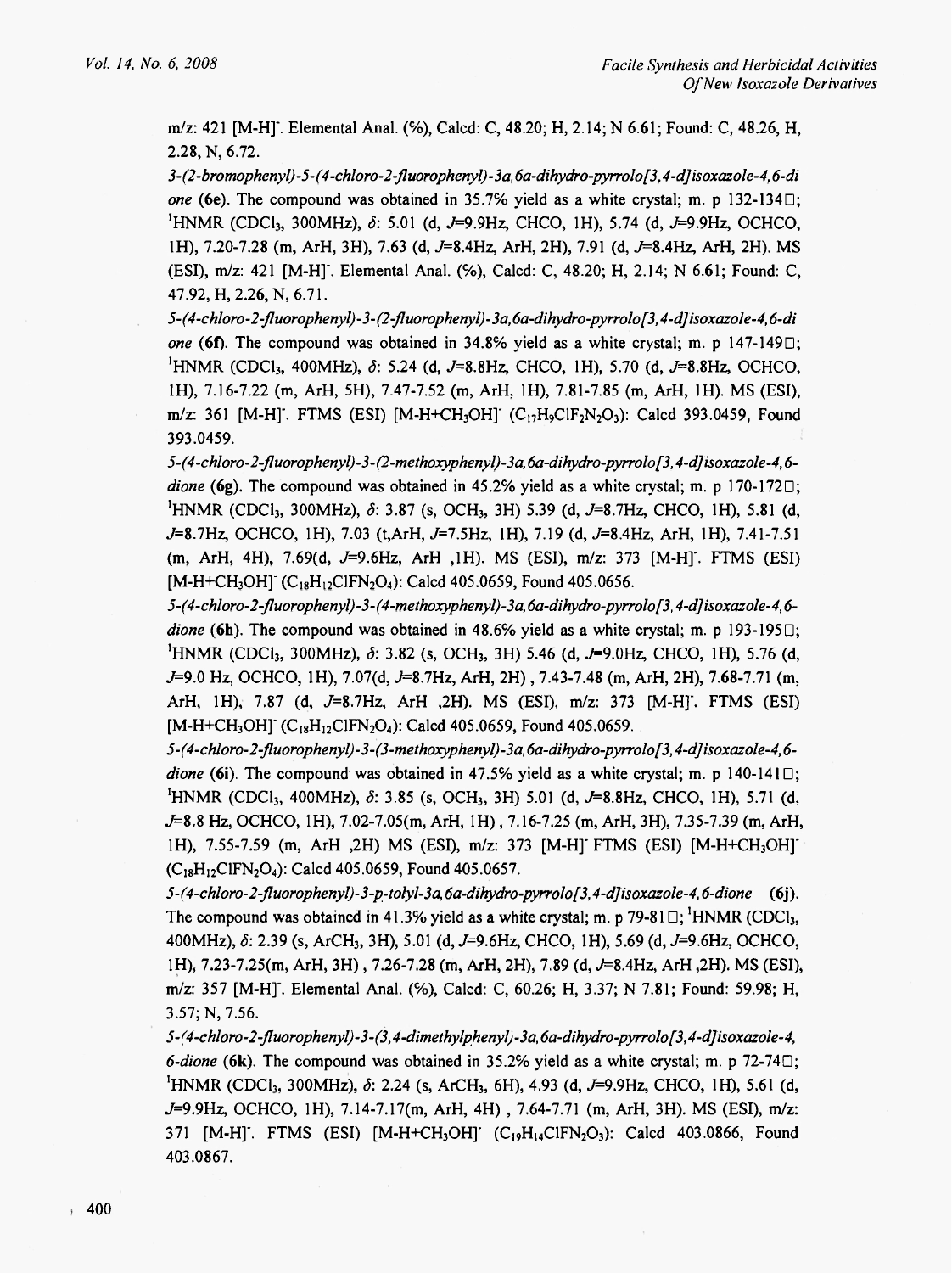#### 2.3 The herbicidal activity tests

### 2.3.1 Inhibition of the Root-growth of Rape (Brassica campestris)

The compounds to be tested were made into an emulsion to aid dissolution. Rape seeds were soaked in distilled water for 4 hours before being placed on a filter paper in a 6-cm Petri plate, to which 2 ml of inhibitor solution had been added in advance. Usually, 15 seeds were used on each plate. The plate was placed in a dark room and allowed to germinate for 65 hours at  $28 \pm 1$  °C. The lengths of 10 rape roots selected from each plate were measured and the means were calculated. The check test was carried out in distilled water only. The percentage of the inhibition was calculated.

#### 2.3.2 Inhibition of the Seedling-growth of Barnyardgrass (Echinochloa crusgalli)

The compounds evaluated were made into an emulsion to aid dissolution. 10 barnyardgrass seeds were placed into a 50 ml cup covered with a layer of glass beads and a piece of filter paper at the bottom, to which 5 ml of inhibitor solution had been added in advance. The cup was placed in a bright room and allowed to germinate for 65 hours at  $28 \pm 1$  °C. The heights of seedlings of above-ground plant parts from each cup were measured and the means were calculated. The check test was carried out in distilled water only. The percentage of the inhibition was calculated.

| Compound   | $\mathbf R$           | Rape Root Test             |                                  | Barnyardgrass Cup Test     |                              |
|------------|-----------------------|----------------------------|----------------------------------|----------------------------|------------------------------|
|            |                       | $10\mu g$ mL <sup>-1</sup> | $100\mu\text{g} \text{ mL}^{-1}$ | $10\mu g$ mL <sup>-1</sup> | $100 \mu g$ mL <sup>-1</sup> |
| <b>6a</b>  | H                     | 0                          | 10.3                             | 15.6                       | 20.5                         |
| 6 <b>b</b> | $p$ -Cl               | 0                          | 23.8                             | 0                          | 1.5                          |
| 6c         | $o$ -Cl               | 0                          | 0                                | 0                          | 28.5                         |
| 6d         | $p-Br$                | 0                          | 0                                | 0                          | 0                            |
| 6e         | $o-Br$                | 0                          | 1.0                              | 0                          | 10.3                         |
| 6f         | o-F                   | 0                          | 7.8                              | 6.5                        | 24.0                         |
| 6g         | $o$ -OCH <sub>3</sub> | 0                          | 4.1                              | 1.5                        | 21.7                         |
| 6h         | $p$ -OC $H_3$         | 0                          | $\bf{0}$                         | 10.6                       | .37.1                        |
| 6i         | $m$ -OC $H_3$         | 0                          | 10.0                             | 10.3                       | 30.0                         |
| 6j         | $p$ -CH <sub>3</sub>  | 0                          | 0                                | 0                          | 0                            |
| 6k         | $3,4-(CH_3)_2$        | 0                          | 12.8                             | 9.9                        | 39.9                         |

TABLE 1 Herbicidal Activity Data of Compounds (% inhibition)

### 2.4 Crystal Structure determination

The crystal of compound 6i with dimensions of 0.14mm  $\times$  0.10mm  $\times$  0.06mm was mounted  $SMARK<sup>25</sup>$ 1000  $CCD$ area-detector diffractometer with on a Bruker  $\mathbf{a}$ graphite-monochromated MoK $\alpha$  radiation ( $\lambda = 0.71073$ Å) by using a phi and scan modes at 113(2) K in the range of  $2.28^{\circ} \le 27.9^{\circ}$ . The crystal belongs to Monoclinic system with space group P2\_1/c and crystal parameters of a= 15.940(3) A, b = 10.991(2) A, c = 9.4356(19) A,  $\alpha$ = 90°,  $\beta$  = 104.72(3)°,  $\gamma$  = 90°. V= 1598.8(6) A<sup>3</sup>, Dc= 1.557 mg/m<sup>3</sup>. The absorption<br>coefficient  $\mu$ =0.2800mm<sup>-1</sup>, and Z=4. The structure was solved by direct methods with<br>SHELXS-97<sup>26-27</sup> and refined by the full-m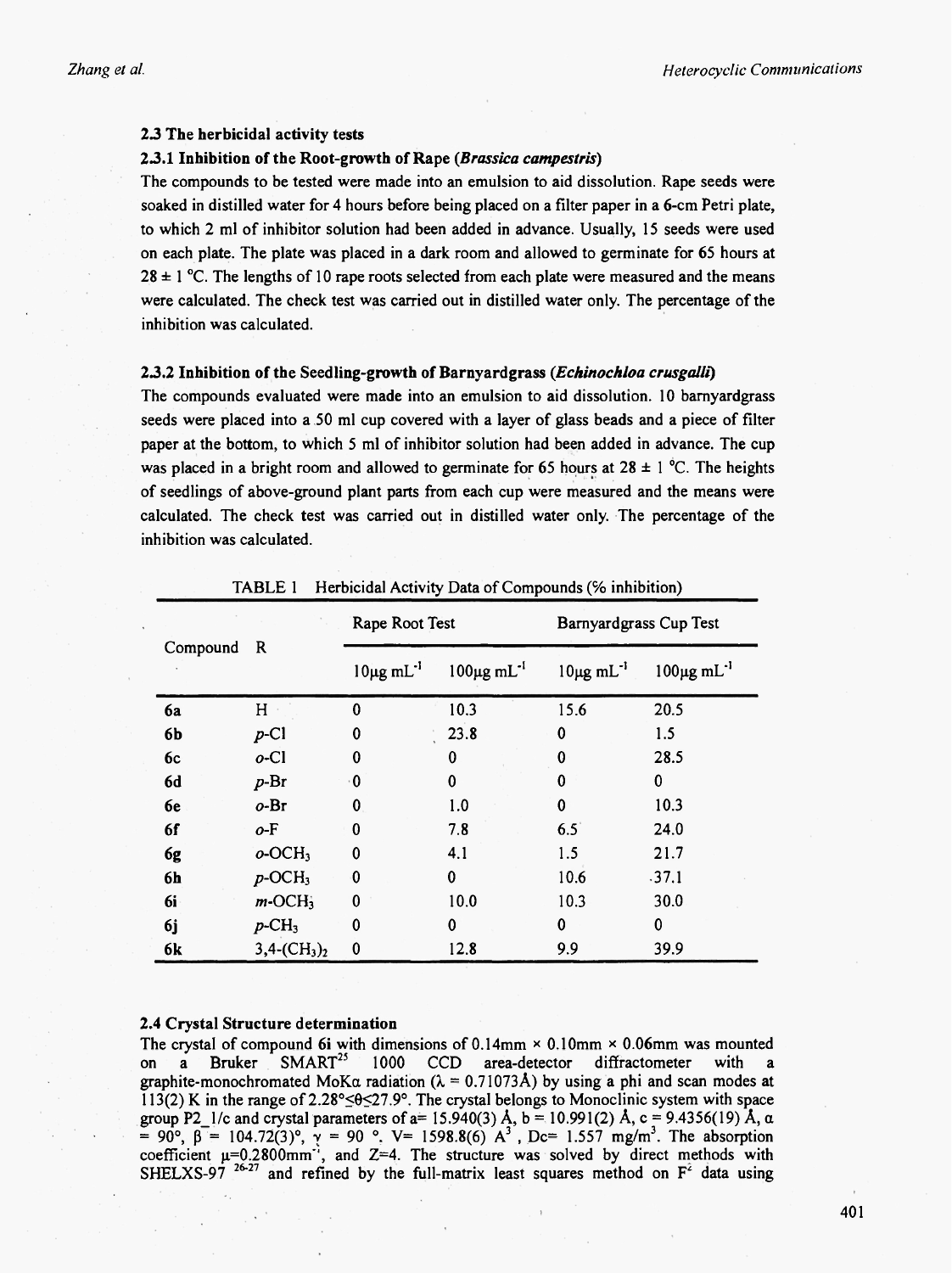SHELXL-97. The final full-matrix least squares refinement gave  $R = 0.042000$  and wR =0.105000 ( $w = 1/[\sigma^2(F_o^2) + (0.0562P)^2]$  where  $P = (F_o^2 + 2F_c^2)/3$ ,  $S = 1.04$ ,  $(\Delta/\sigma)_{\text{max}}$ <0.001000,  $\Delta \rho_{\text{max}} = 0.300 \text{ e A}^3$  and  $\Delta \rho_{\text{min}} = -0.25 \text{ e A}^3$ .

# 3. RESULTS AND DISCUSSION

#### 3.1 Synthesis

Treatment of aldoximes with NCS in dichloromethane at room temperature gave the chlorides corresponding hydroximoyl which reacted with  $N-(4$ -chloro-2-fluorophenyl)maleimides as dipolarophiles in the presence of triethylamine to give the title compounds. In our experiments, we found that electron-donating groups or electron-withdrawing groups on the aromatic ring will affect the yields of the title compounds. The yield of the compounds with electron-donating groups was relatively higher than others while the presence of a electron-withdrawing group on the aromatic ring will not give product effectively. In the case of the strong electron-withdrawing  $NO<sub>2</sub>$ , the target cycloadduct was not obtained at all.

#### 3.2 Crystal Structure

The structure of compound 6i was further confirmed by single crystal X-ray diffraction analysis (Fig.3a). In the crystal structure, we can see that isoxazoline ring and benzene ring are coplanar in the molecular structure, but the angel between the isoxazoline ring and maleimide ring is 108.97°. From the compound 6 crystal structure, we also can see that two hydrogens of the bridge head are in the same side of the ring, thus it may be known, 1,3-dipolar cycloaddition reaction is according to carrying on the same surface addition(syn-addition pattern). There is intermolecular  $\pi$ - $\pi$ interaction between neighbouring isoxazole rings (C8-C10, N1, O2), as shown in Fig. 3b. The two rings parallel to each other with a dihedral angle of  $0^{\circ}$ . The centroid distance is 3.237 Å. All these structural parameters strongly indicate the existence of intermolecular  $\pi$ - $\pi$  interaction.



Fig 3 The crystal structure of compound 6i

#### 3.3 Herbicidal Activities

The herbicidal activities of the title compounds were determined with roots of rape, and the barnyardgrass cup test. The results are shown in Table 1. Most of the compounds showed weak herbicidal activities. Compounds 6c, 6h, and 6k showed higher inhibition abilities of bamyardgrss root at 100µg/mL than those of rape tests.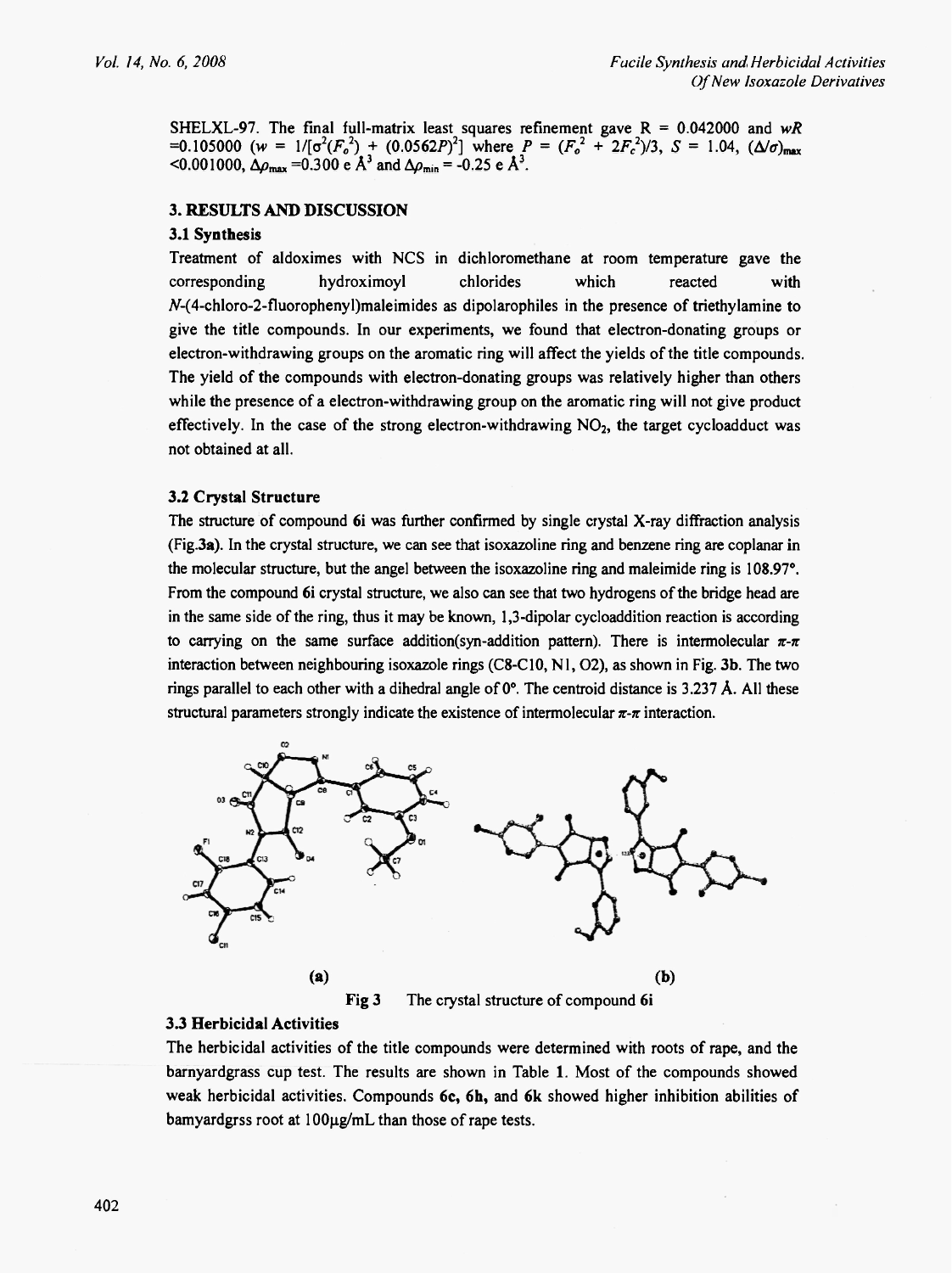# Supplementary material

CCDC 686873 contains the supplementary crystallographic data for this paper. These data can be obtained free of charge at www.ccdc.cam.ac.uk/conts/ retrieving.html or from the Cambridge CrystallographicData Centre (CCDC), 12 Union Road, Cambridge CB2 1EZ, UK deposit@ccdc.cam.ac.uk (Fax:  $+44-1223-336033$ ; email:  $or$ www: http://www.ccdc.cam.ac.uk).

# Acknowledgements

This work was supported by the National Basic Research Key Program of China (No. 2003CB114406), the National Natural Science Foundation Key Project of China (No. 20432010). Specialized Research Fund for the Doctoral Program of Higher Education (No. 20070055044) and Tianjin Natural Science Foundation (No.08JCYBJC00800).

# **References**

- F.Q. He, X.H. Liu, B.L. Wang, and Z.M. Li, Heteroatom Chem 19, 21 (2008).  $1.$
- X.H. Liu, P.Q. Chen, B.L. Wang, Y.H. Li, S.H. Wang and Z.M. Li, Bioorg Med Chem  $2.$ Lett 17, 3784 (2007).
- $3<sub>1</sub>$ B.L. Wang, Z.M. Li, Y.H. Li and S.H. Wang, Chem J Chin Univ 29, 90 (2008).
- 4. D. H. Vyas, S. D. Tala, M. F. Dhaduk, J. D. Akbari, and H. S. Joshi, J Indian Chem Soc 84, 1140 (2007).
- 5. X.D. Yang, Heterocyl Commun 13, 387 (2007).
- 6. S. Velaparthi, M. Brunsteiner, R. Uddin, B. Wan, S. G. Franzblau, P. A. Petukhov, J. Med Chem 51, 1999 (2008).
- 7. F. Chevreuil, A. Landreau, D. Seraphin, G. Larcher, S. Mallet, J. P. Bouchara, P. Richomme, J Enzym Inhib Med Ch 22, 563 (2007).
- T. Yamamoto, K. Fujita, S. Asari, A. Chiba, Y. Kataba, K. Ohsumi, N. Ohmuta, Y. Iida, 8. C. Ijichi, S. Iwayama, N. Fukuchi, M. Shoji, Bioorg Med Chem Lett 17, 3736 (2007).
- 9. C. B. Vicentini, C. Romagnoli, E. Andreotti, D. Mares, J Agric Food Chem 55, 10331  $(2007).$
- 10. A. Ramakrishnan, K. Gobind, K. Neeraj, S. Dnyaneshwar, WO 2007086076 (2007)
- The pesticide manual.  $12<sup>th</sup>$  ed. 522 (2000).  $11.$
- S.O. Su. Pesticide 5, 4 (2000).  $12.$
- $13.$ S. Gupta, S.Y. Wu, M. Tsukamoto and D.A. Pulman, B.P. Ying, US 6355799 (2002).
- O.H. David, S.R. Henry, Chem Commun 45, 645 (1997). 14.
- 15. B Touaux, F Texier-boullet, and J Hamelin, Heteroatom Chem 9, 351 (1998).
- W.L. Dong, H.W. Yao, Z.M. Li and W.G. Zhao, J Chem Res 3, 145 (2008). 16.
- 17. F.Q. He, X.H. Liu, B.L. Wang, and Z.M. Li, J Chem Res 12, 809 (2006).
- 18. B. Zhong, Z. M. Li and H. B. Song, Acta Crystallogr E61, 2621 (2005).
- B. Zhong, W.G. Zhao, S.H. Wang and Z. M. Li, Chin J Appl Chem 20, 719 (2003). 19.
- $20.$ E.B. Yang, Master Thesis, Nankai university, 2005.
- $21.$ N. P. Shetgiri, B. K. Nayak, Indian J Chem 44B, 1933 (2005).